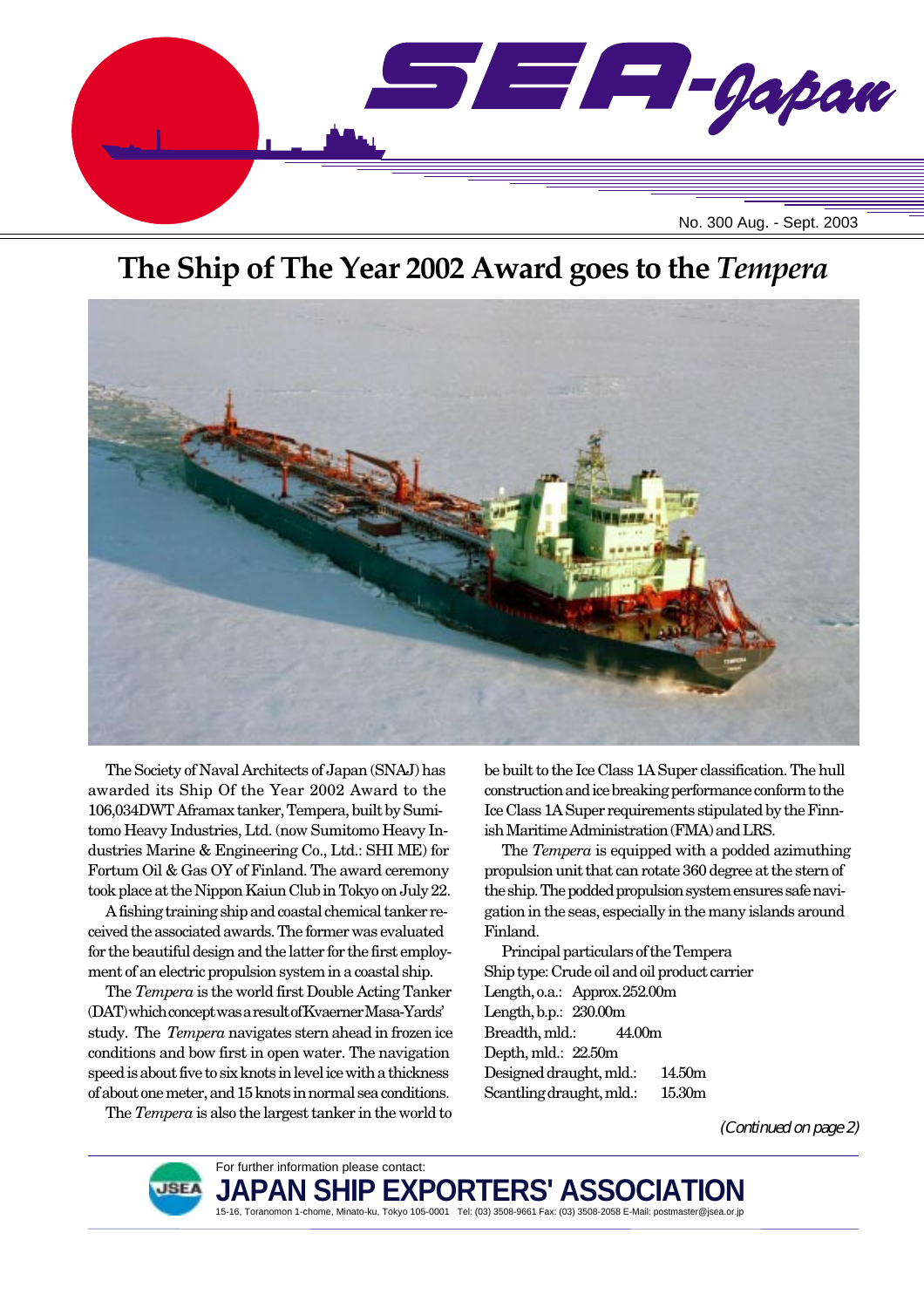## Kawasaki completes first pressure build-up type coastal LNG carrier Shinju Maru No. 1

Kawasaki Shipbuilding Corporation has delivered the 2,500m <sup>3</sup> LNG carrier, *Shinju Maru No. 1* (HN: 1529), to the domestic co-owners, Corporation for Advanced Transport and Technology and Shinwa Chemical Tanker Kaisha, Ltd.

The vessel is the first pressure build-up type coastal LNG carrier built in Japan. Kawasaki constructed the cargo tank and handling section that constitutes the core part of the carrier, and Higaki Shipbuilding Co. installed the core part in the hull built by Higaki.

The LNG carrier has two pressure build-up type cylindrical LNG cargo tanks (total containment capacity: 2,500m <sup>3</sup> ) for convenience in short distance transport. Kawasaki's rich experience in LNG carrier construction is fully demonstrated in the *Shinju Maru No. 1.*

The main features are:

Two independent cylindrical tanks are laid down horizontally in the respective cargo compartments. Each LNG containment tank can absorb contraction due to the cryogenic temperature without effect on the hull con-

> struction. Heat isolation is achieved by the special insulating system.

Pressure build-up tank construction has sufficient capacity to accumulate the pressure of the boil-off gas

(BOG), and no leakage of BOG occurs from the tanks. Cargo tank compartments employ double hull construction for both shipside and bottom, ensuring safety measures against an accident such as collision or stranding. The tank covers are used to shield the LNG tank tops and shut out the outer heat. The carrier is equipped with a main diesel engine because BOG treatment (use as fuel for main marine boiler) is unnecessary.

| Principal particulars   |                     |  |
|-------------------------|---------------------|--|
| Length $(0.a.)$ :       | 86.29m              |  |
| Length $(b.p.):$        | 80.30m              |  |
| Breadth, mld.:          | 15.10m              |  |
| Depth, mld.:            | 7.00 <sub>m</sub>   |  |
| Draught, mld.:          | 4.171m              |  |
| GT.                     | 2,936t              |  |
| DWT:                    | 1,781t              |  |
| Cargo capacity:         | 2,513m <sup>3</sup> |  |
| Main engine:            | Hanshin Diesel      |  |
| LH36LA diesel x 1 unit. |                     |  |
| MCR:                    | $1,912kWx270$ rpm   |  |
| Speed, service:         | Approx. 12.7kt      |  |
| Complement:             | 13                  |  |
| Classification:         |                     |  |
|                         |                     |  |



# IHIMU completes double hull VLCC

IHI Marine United Inc. (IHIMU) has delivered the 300,610DWT double hull crude oil carrier, *Tsurumi* (HN: 3071), to Kei Enterprise Incorporation of Panama at its Kure Shipyard. After delivery, the vessel entered crude

*(Continued from page 1)*

DWT at scantling draft: Approx. 106,000 MT

#### GT: Approx. 64,200

- Service speed, open water: Approx. 15.4 knots (15% sea margin at designed draft)
- Service speed, ice condition: Approx. 8 knots (in channel ice at scantling draft)
- Main propulsion machinery
- Type: Electric motor-driven podded azimuthing propulsion unit MCR: 16,000kW

Complement: 29

oil transport service between the Middle East and Japan.

Continuing the last series of 280,000 and 300,000DWT type double hull VLCCs, IHIMU has developed the latest design of VLCC to achieve maximum hull form with maximum draft to pass the Straight of Malacca, Malaysia, so-called Malaccamax, re-

flecting operation conditions for many Japanese VLCC operators. The *Tsurumi* is the first of IHIMU's latest design of VLCC. Five more of the same type of VLCC has already been ordered by Japanese operators,

to be built at the Kure Shipyard.

- Principal Particulars:  $L(o.a.)x L(b.p.)x B x D x d: 333.00m$
- x 324.00m x 60.00m x 29.00m x 20.529m

DWT/ GT: 300,610t/ 159,610t Main Engine: DU-Sulzer 7RTA84T MCR: 27,160kW x 74.0rpm Speed, service: 16kt Classification: NK Completion: July 8, 2003

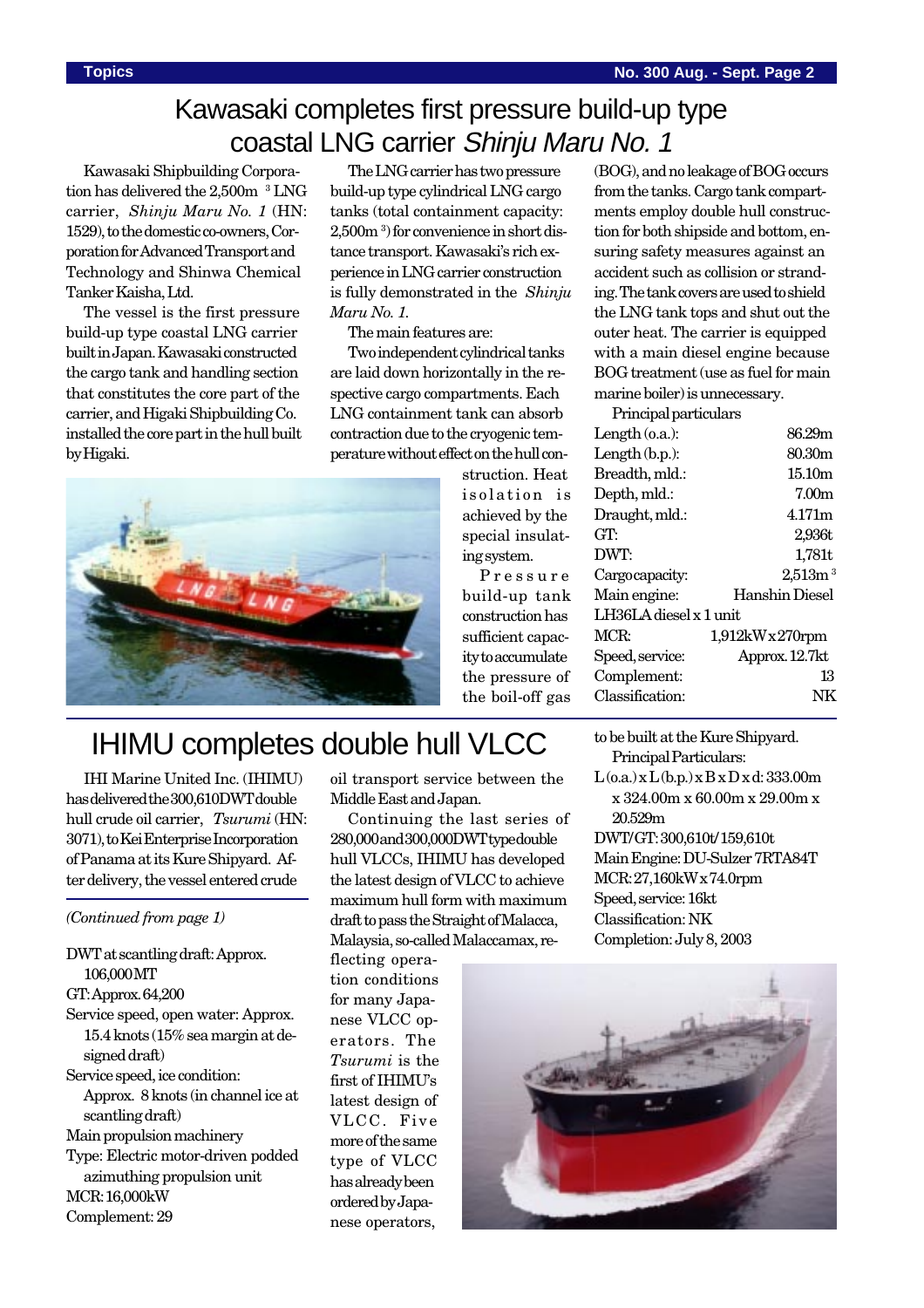# MHI delivers Ferry Yamato to domestic owner

The 13,353GT ferry, *Yamato*, which was constructed by Mitsubishi Heavy Industries, Ltd. (MHI) for Hankyu Ferry Co., Ltd., is now plying between Shin Moji and Izumi Otsu.

The ferry can accommodate 667 passengers and load 229 trucks and 138 passenger cars, offering a comfortable 12-hour trip between the two cities at a service speed of 23.5 knots.

The *Yamato* was designed to provide larger capacity and faster service to cope with the modal shift from land to coastal transport. For the preservation of the environ-



ment,  $CO<sub>2</sub>$  and  $NO<sub>x</sub>$  emission from the ferry is suppressed. Barrier-free construction is provided for disabled or elderly people together with safety provisions, to enhance the seagoing experience.

The ferry has sufficient public spaces including observation decks, bathrooms, promenades, restaurants, shower rooms, kids rooms and pet rooms. The accommodation quarters consist of four special rooms and 44 first class rooms, 12 Japanese style and 22 Western style. Another 91 rooms are provided for second-class passengers and drivers.

Principal particulars

| $\pm$ 2 and $\pm$ 0.000 $\pm$ 0.000 $\pm$ 0.000 $\pm$ |                           |
|-------------------------------------------------------|---------------------------|
| Length, o.a.:                                         | 195.0m                    |
| Breadth, mld.:                                        | 26.4m                     |
| Depth, mld.:                                          | 9.90 <sub>m</sub>         |
| Draught, mld.:                                        | 6.7 <sub>m</sub>          |
| GT:                                                   | 13,353t                   |
| Main engine:                                          | Wartsila 16V-38B x 2 sets |
| Speed, service:                                       | 23.5 <sub>kt</sub>        |
| Carryingcapacity                                      |                           |
| Passengers:                                           | 667                       |
| Trucks:                                               | 229 units                 |
| Passenger cars:                                       | 138 units                 |
|                                                       |                           |

## Sanoyas develops STF to decrease energy consumption by 6% **—Effect confirmed on two newbuildings—**

Sanoyas Hishino Meisho Corp. has confirmed the effect of the Sanoyas Tandem Fin (STF: patent pending) on energy saving for ship propulsion. The energy consumption can be decreased by 6% maximum. The effect was confirmed on two newbuildings, which were built at its Mizushima Works and Shipyard.

The STF is mounted on both sides of the stern shell before the propeller as shown in the photo. This can be attached to both newbuildings and

existing vessels. Sanoyas will employ the STF for newbuildings as a standard spec.

Tandem fins are arranged at different heights and at a certain distance. The forward fin suppresses generation of turbulent flow at the stern keel. Thus, resistance due to the turbulent flow is decreased, and the water flow before the propeller becomes uniform, increasing propulsion efficiency.

The fins are made of steel plate with

a length of about propeller diameter. The plane of fins has the same shape as that of the keel contour. This idea is simple and not costly for energy saving, and superior in cost effect.

The STF was already attached to a 55,000DWT bulk carrier and 115,000DWT tanker, both delivered this year by Sanoyas, and good results have been obtained from these vessels. As a result, owners of the vessels hope to install the STF on their other ships.



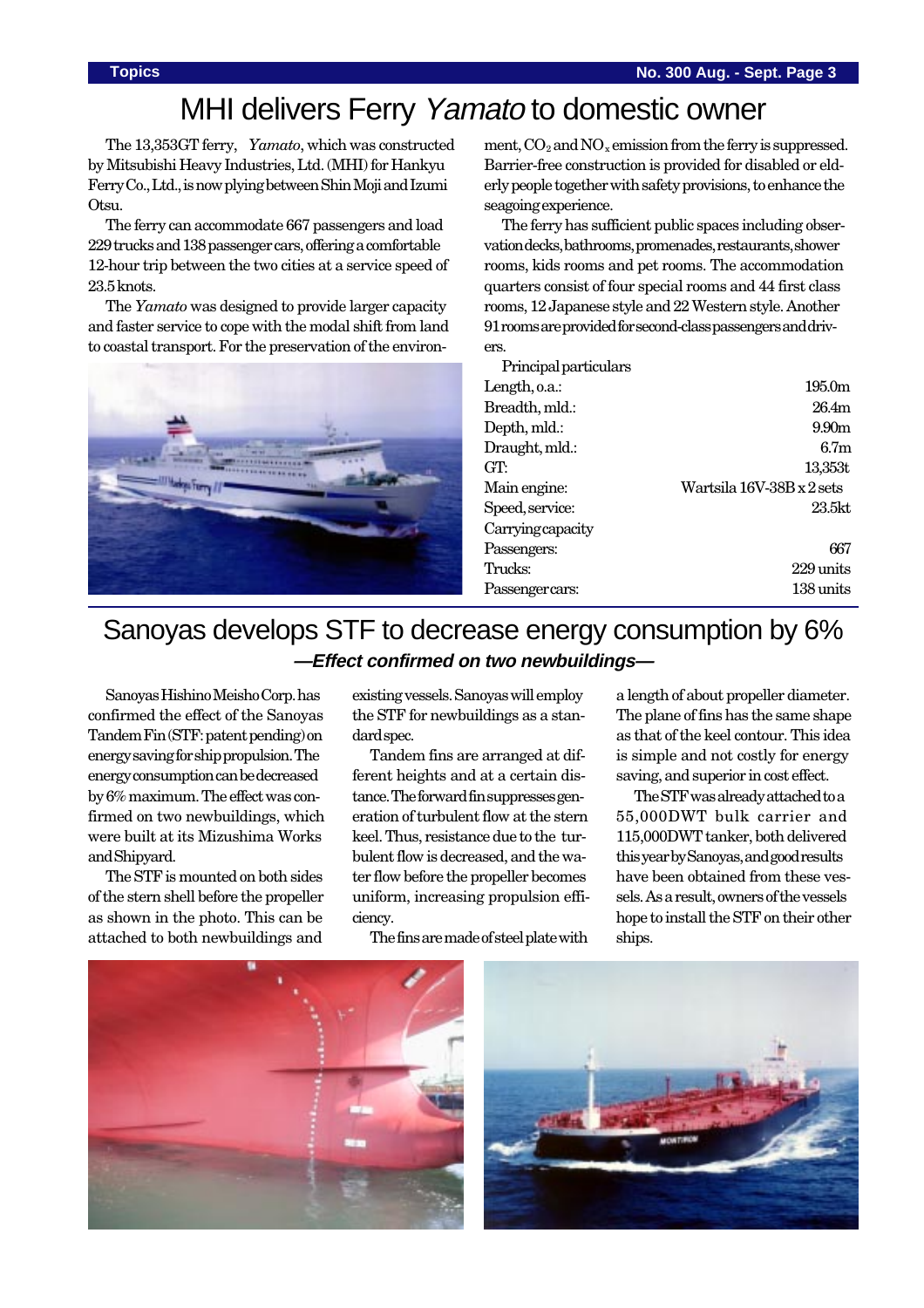#### MES achieves 2.53 million ps in diesel construction in FY2002 **—Total production since 1928 reaches 41.92 mil ps—**

Mitsui Engineering & Shipbuilding Co., Ltd. (MES) built 2.53 million ps of diesel engines corresponding to 122 units at the Machinery Factory of the MES Tamano Works in fiscal 2002. The record was 130,000 ps greater than that of FY 2001, 2.40 mil ps with 122 units. The larger output achievement for 2002 reflected the increase in larger bore engines (98cm diameter) built for container carriers. Total production since 1928 has now reached 41.92 mil ps.

MES now estimates that the high engine production level will continue for the time being. In April this year, MES added one more test bed to the eight current test beds for the No. 1 Assembly Shop, with a total of 11 test beds including the two test beds be-

#### **To our readers**

- Please notify us of any change in address by letter or telefax together with the old mailing label to ensure you continue to receive SEA-Japan.
- We welcome your comments about SEA-Japan. Please address all correspondence to the Japan Ship Exporters' Association (JSEA), or the Japan Ship Centre in London.
- Address (Tokyo): 15-16, Toranomon 1-chome, Minatoku, Tokyo 105-0001 / Tel: (03) 3508-9661 Fax: (03) 3508- 2058

E-mail: postmaster@jsea.or.jp

• Address (London): Ground Floor, 9 Marshalsea Road, London SE1 1EP, UK / Tel: +44 (0) 20 7403 1666 / Fax: +44 (0) 20 7403 1777 E-mail: info@jsc.org.uk URL: http://www.jsc.org.uk



#### **Annual Engine Production for the Last Five Years**

| 1998 | $112 \text{ units}$ | 1,770,000 ps   |
|------|---------------------|----------------|
| 1999 | 78 units            | $1,260,000$ ps |
| 2000 | 99 units            | $1,670,000$ ps |
| 2001 | 122 units           | $2,400,000$ ps |
| 2002 | 122 units           | $2,530,000$ ps |
|      |                     |                |

longing to the No. 2 Assembly shop.

With such a setup, the company aims to facilitate production and shipment. Annual delivery will increase by 20 units, or an increase of 200,000 to 300,000ps in production. New installations include the test bed, piping work, hydraulic braking unit, etc. The investment amounted to about 200 million yen.

#### Order received for large marine diesels from China

MES has received an order for three large marine diesel engines from Hudong-Zhonghua Shipbuilding (Group) Co. Ltd. (HZ) of Shanghai, China, via Mitsubishi Corp., a Japanese trading house. The Mitsui-MAN B&W 12K90MC-C engines will be mounted on the 5,688TEU container carriers to be built at the Chinese shipyard. The order includes two more options. Three diesel engines will be

MES first entered into a technical license agreement with Burmeister & Wain of Denmark in 1926 and built the first engine in 1928. Since then the company has continued B&W engine production and attained the record of 40 million ps in July 2002. The company will now produce diesel engines of 2.50 million ps per year boosted by stable demand.

delivered to the customer from February to June 2004.

MES obtained an order for eight diesel engines of the same type from China in 2000. Six of these have already been delivered to HZ as scheduled. Four of the six are now operating smoothly on large container carriers and are highly evaluated by the operator.

Specifications of Mitsui-MAN B&W 12K90MC-C

| Output:           | 54,840kW(74,520ps) |
|-------------------|--------------------|
| Speed;            | $104$ rpm          |
| No. of cylinders: | 12                 |
| Piston diameter:  | $900$ mm           |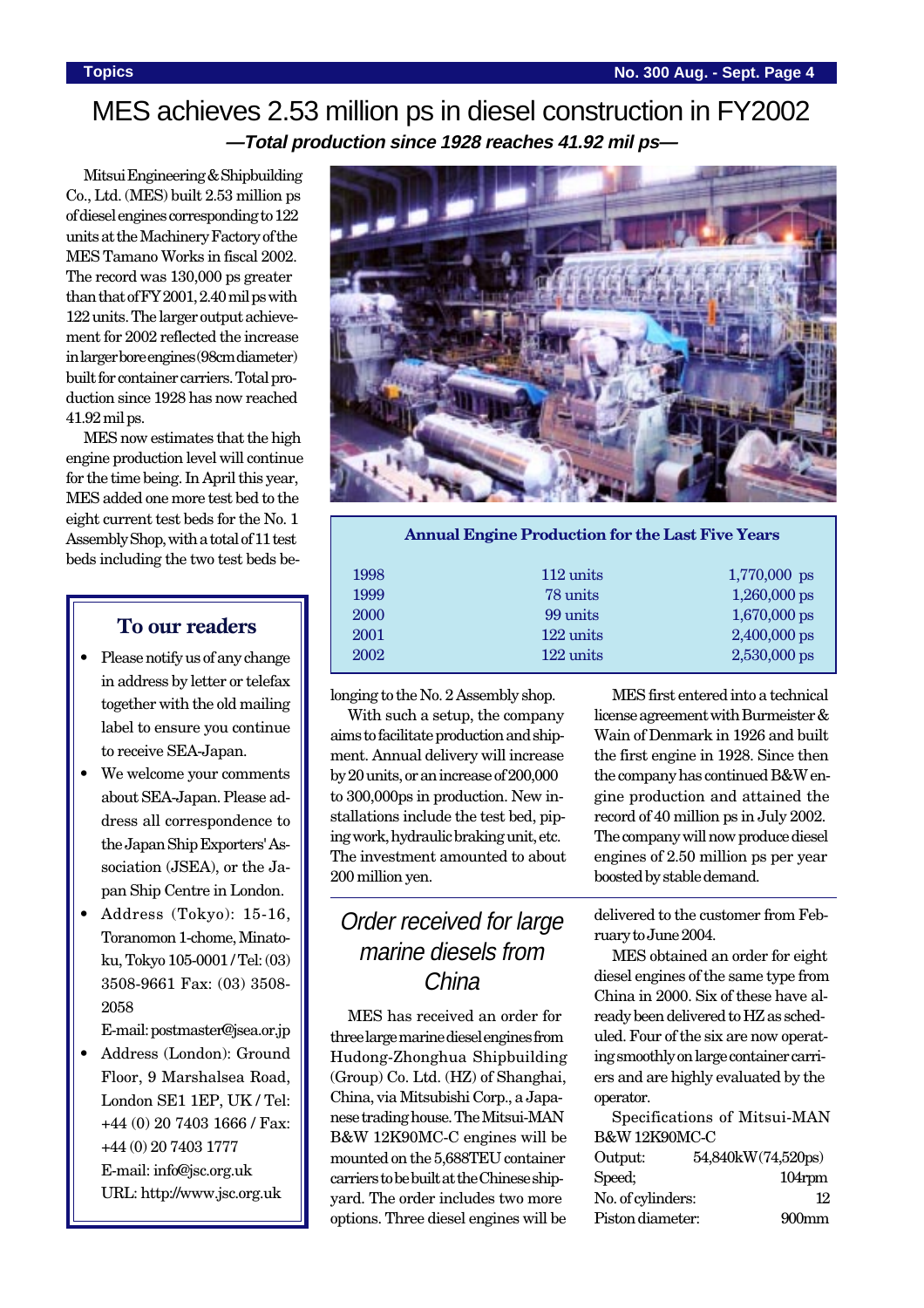# MES Tamano Shipyard authorized by MLIT for aluminum ship construction

The Ministry of Land, Infrastructures, and Transport (MLIT) has authorized the Tamano Shipyard of Mitsui Engineering & Shipbuilding Co,. Ltd. (MES) as a specialized workshop for aluminum ship construction.

The Tamano Shipyard is the first works to obtain the authorization based on simplified shop inspections and the like, previously required for construction processes of aluminum alloy hulls.

The authorization proves that the Tamano Shipyard complies with the strict requirements of MLIT for the layout of the facility and equipment, inspection system, the number of engineers, construction management system, and construction procedures.

The Tamano Shipyard has built various types of aluminum alloy hull ships for the last 15 years. Expertise

The Japan Ship Centre (JETRO) in London is the overseas representative office of the Japan Ship Exporters Association (JSEA). Apart from providing a local channel of communication to the JSEA, it acts as a first point of contact to the Japanese shipbuilding industry and an information provider to the European industry. Five years since first establishing a web presence in 1998, the JSC will unveil a new website at the beginning of September 2003.

The main objective of the renewal

for engineering, fabrication, and erection has been accumulated, and the high level of the expertise was highly evaluated by the MLIT examination for the authorization.

The Shipyard will begin construction of the Techno Super Liner (TSL) this August. The ship is a ultra-high speed passenger/cargo ship to ply between Tokyo and the Ogasawara Islands, and will use an aluminum alloy hull. Upon completion, the ship will be the world's largest aluminum alloy ship.

*MES will begin construction of the largest aluminum hull ship TSL (below) of over 40 knots at the newly authorized shipyard*



### Re-launch of Japan Ship Centre website www.jsc.org.uk

was to transform the website into a frequently updated news and information resource that users will want to return to on a regular basis. Other focus areas included improving the site's usability and accessibility by employing intuitive easy-to-use navigation, by choosing a modern clean design, and ensuring that pages are quick to



*New website image of the Japan Ship Centre, London* emerging from

download even for users connecting to the internet by modem.

What tangible benefits are there for users of the new site? Firstly, they will be able to obtain the latest news the Japanese shipbuilding and shipmachinery industries much more efficiently than before.

Secondly, they will be able to take advantage of a revamped links section containing listings for Japanese shipbuilding and related companies operating offices in Europe. It is anticipated that new entries will be added to this list based on enquiries most frequently received by the JSEA and the JSC.

Regular readers of Sea Japan will also be pleased to know that 60 issues of the newsletter - going back five years - will be available to download free.

Another feature will be easy access to a wide range newbuilding statistics issued from the Maritime Bureau of the MLIT. Finally, a web-mail form will make it easier for users to send questions or otherwise contact the Japan Ship Centre. This feedback will also be employed as the basis for future development of the site.